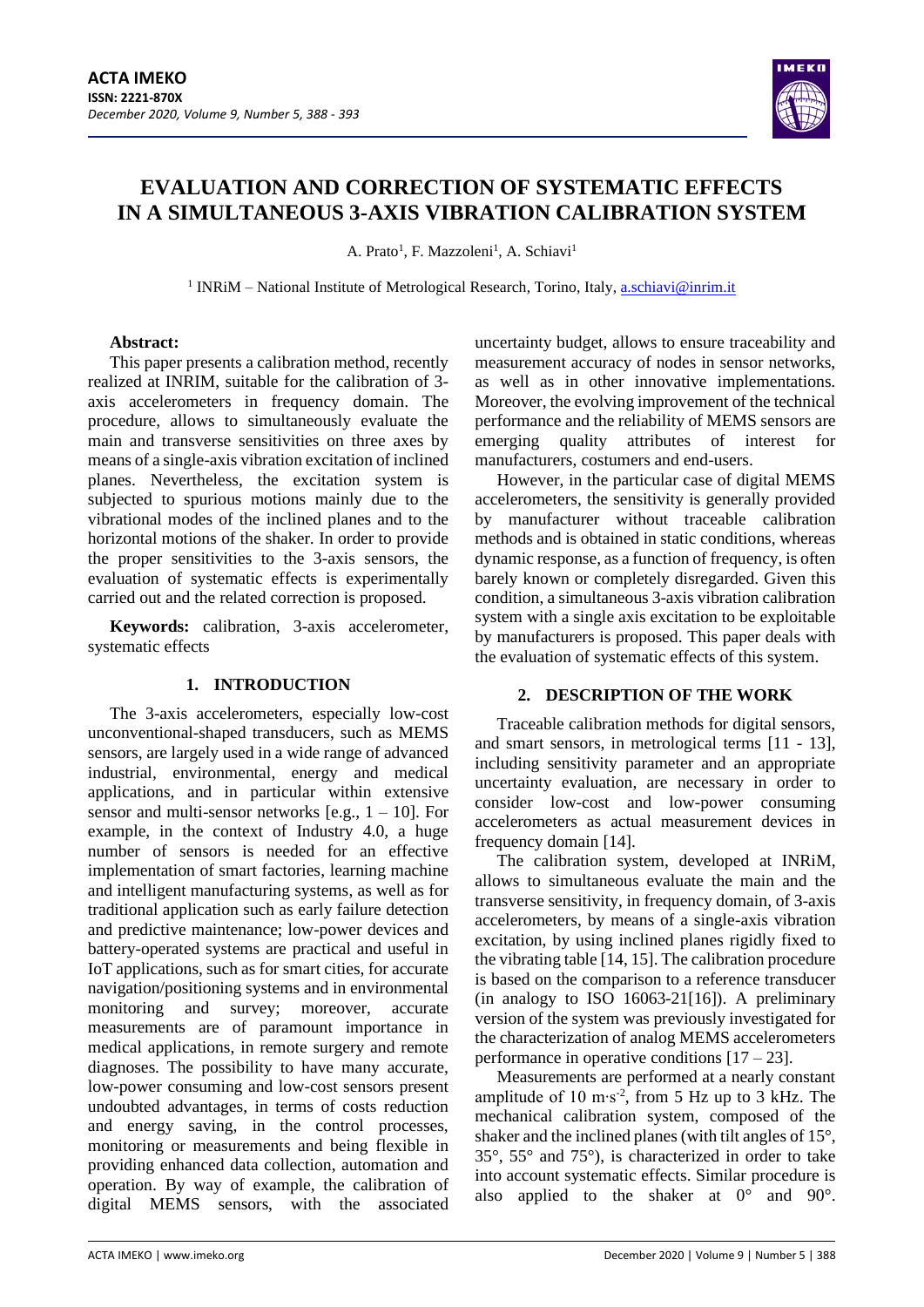Measurements of systematic effects is carried out by means of a Laser-Doppler vibrometer. The detailed uncertainty budged is evaluated according to GUM [24].

# **3. CALIBRATION SET-UP**

The calibration set-up here proposed, consisting of a single-axis vibrating table on which aluminum inclined planes are screwed, allows to generate a projection of the reference acceleration along three axes simultaneously. A single vertical sinusoidal acceleration at nearly-constant amplitude acts as reference acceleration *aref* along the vertical *z'-*axis of the system. In this way, accelerations of proportional amplitudes, are simultaneously generated on the inclined surface plane, along the three axes.

In figure 1, the geometrical principle of the proposed method on which the 3-axis accelerometer is fixed during calibration, is schematically depicted.



Figure 1: Inclined plane – scheme

From simple trigonometrical laws, the reference accelerations detected by the sensor in calibration, along its three sensitive axes, are expected to be:

$$
a_{x\text{theor}} = |a_{\text{ref}}\sin(\alpha)\cos(\omega)|\tag{1}
$$

 $a_{y,theor} = |a_{ref} \sin(\alpha) \sin(\omega)|$  (2)

$$
a_{z,theor} = |a_{ref}\cos(\alpha)|\tag{3}
$$

where,  $\alpha$  is the tilt angle,  $\omega$  is the angle of rotation, *aref* is the Root Mean Square (RMS) reference acceleration along the vertical *z'-*axis of the system, and *ax,theor*, *ay,theor*, *az,theor* are the RMS reference accelerations spread along *x-*, *y-* and *z-*axis of the MEMS accelerometer in calibration.

In the experimental set-up, the inclined plane is screwed on the vertical vibrating table (*PCB* Precision Air Bearing Calibration Shaker), and the 3 axis accelerometer is fixed to the inclined plane and located along the vertical axis of excitation. The experimental configuration is shown in figure 2.

The acceleration along vertical *z'-*axis *aref* is measured by a single axis reference transducer (*PCB*  model *080A199/482A23*), calibrated according to ISO 16063-11:1999 [25], against INRiM primary standard, located within the stroke of the shaker and is acquired by an acquisition board *NI 4431* (sampling rate of 50 kHz) integrated in the PC and processed through LabVIEW® software to provide the RMS reference value in m  $s^{-2}$ .

The digital MEMS output is acquired by an external microcontroller at a maximum sampling rate of 6.660 kHz and saved as binary files.



Figure 2: The calibration set-up: the MEMS fixed to the inclined plane on the vibrating table.

## **4. EVALUATION OF SYSTEMATIC EFFECTS AND CORRECTION**

As described in the previous Section, the reference accelerations along MEMS accelerometer sensitivities axes are given by equations  $(1)-(3)$ , by using trigonometrical laws. However, in dynamic conditions, systematic effects caused by spurious oscillating components along the three axes of the reference system (*x'*-, *y'*- and *z'*) at MEMS position need to be taken into account. These spurious components affect the actual reference accelerations *aref* splitted on the three sensitivity axes of the MEMS. In Figure 3, a schematic representation of the occurring phenomenon is shown.



Figure 3: Representation of the spurious oscillating components combination along the three axes of the MEMS during the calibration.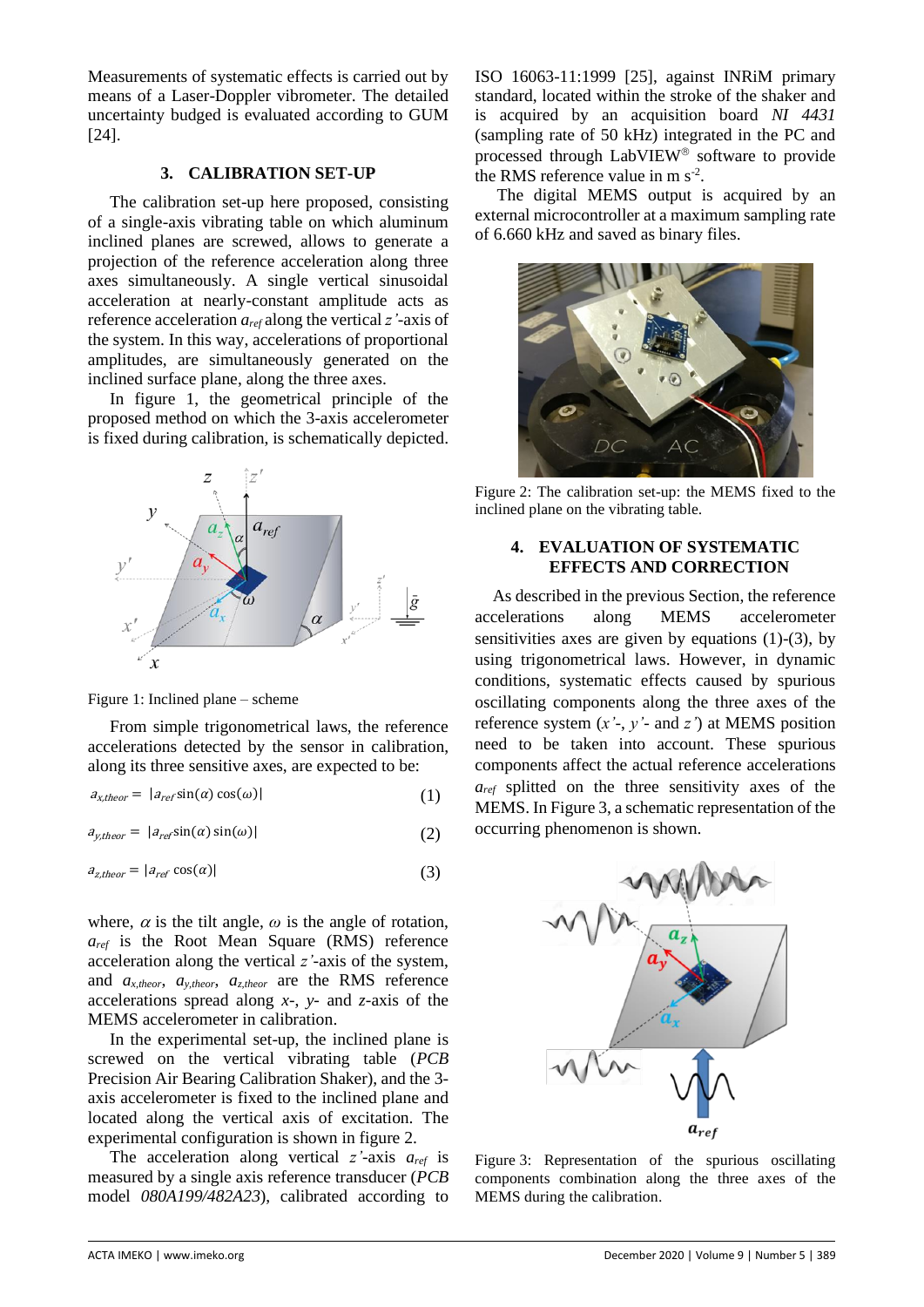Such components are mainly due to the vibrational modes of the inclined aluminum planes and due to small but not negligible horizontal motions of the shaker. Each spuroius component along reference system *x'*-, *y'*- and *z'*-axis, has to be decomposed along the 3-axis accelerometer *x*-, *y*- and *z*-axis and summed to the reference accelerations *ax,theor*, *ay,theor*, *az,theor* according to wave interference laws. The actual decomposition of the spurious components, acting along the three axes of the reference system, is schematically depicted in Figure 4.



Figure 4: Representation of the spurious oscillating component decomposition, along the three axis of the reference system, at a given frequency.

By way of example, considering the general case of four overlapping waves,  $E_1 = E_{1,0} e^{i(2\pi ft)}$ ,  $E_2 =$  $E_{2,0}e^{i(2\pi ft+\varphi_2)}$ ,  $E_3 = E_{3,0}e^{i(2\pi ft+\varphi_3)}$ ,  $E_4 =$  $E_{4,0}e^{i(2\pi ft+\varphi_4)}$ , oscillating at a same frequency *f*, with different amplitudes and phase differences with respect to the reference signal *E1*, along a particular direction, their interference can be opportunely defined according to equation (4), where *E2*, *E<sup>3</sup>* and *E<sup>4</sup>* are the amplitude- and phase-dependant spurious components along *x-*, *y-* and *z-*axis of the MEMS.

$$
E_{tot} = |E_{1,0} + E_{2,0}e^{i\varphi_2} + E_{3,0}e^{i\varphi_3} + E_{4,0}e^{i\varphi_4}|
$$
 (4)

In this way, it is possible to correct reference theoretical accelerations along MEMS axes in equations (1)-(3), into  $a_x$ ,  $a_y$ ,  $a_z$  of equations (8)-(10), where  $a_x$ ',syst,  $a_y$ ',syst,  $a_z$ ',syst and  $\varphi_x$ ',syst,  $\varphi_y$ ',syst,  $\varphi_z$ ',syst are, respectively, the amplitudes and the phase differences as shown in equations (5)-(7), with respect to the reference signal *aref*, of the spurious components along *x'*-, *y'*- and *z'*-axis. As it will be shown in Section 5, the amplitude of spurious components vary as a function of frequency between 0.1% and 10% of the reference acceleration *aref*. Experimental evaluation of systematic effects due to spurious components is carried out by means of a laser-Doppler velocimeter (Polytec OFV 505).

Amplitude and phase measurements along the *x'*-, *y'*- and *z'-*axis of the reference system are evaluated for each inclined plane and for all frequencies, at reference vertical amplitude of 10 m  $s^2$ . Laser signal, during measurements of spurious components amplitude, is acquired by a NI 4431 board (sampling rate of 50 kHz) integrated into the PC, while measurement of phase differences between reference acceleration and spurious components are measured by means of a dynamic signal analyzer (KEYSIGHT 35670A).

Since the digital MEMS accelerometer is too small to be used as a reflective surface, the beam spot of the laser directly hits a small aluminum triangular-based parallelepiped located at MEMS position and fixed to the different inclined planes, as shown in figure 5. The volume of the triangular-based parallelepiped is around  $0.5 \text{ cm}^3$ , which is 0.6% of the total volume of the inclined plane, i.e., negligible with respect to the total mass.

The values of the measured acceleration amplitudes  $a_x$ ,  $a_y$  and  $a_z$  along  $x'$ ,  $y'$ - and  $z'$ -axis are related to the actual systematic effects acting on the axes of the reference system, and are expressed, as a function of frequency and experimental phase-shift, by the following equations:

$$
a_{x'} = \left| a_{x',theor} + a_{x',syst} \cdot e^{i(2\pi ft + \varphi_{x',syst})} \right| \tag{4}
$$

$$
a_{y'} = \left| a_{y',theor} + a_{y',syst} \cdot e^{i(2\pi ft + \varphi_{y',syst})} \right| \tag{5}
$$

$$
a_{z'} = \left| a_{z',theor} + a_{z',syst} \cdot e^{i(2\pi ft + \varphi_{z',syst})} \right| \tag{6}
$$

where  $a_{x',theor}$  and  $a_{y',theor}$  are 0 (i.e., no acceleration is generated along the horizontal system plane *x'-y'*) and the vertical component  $a_z$ <sup>*theor*</sup>  $\equiv a_{ref}$ .

In Figure 5 the experimental method used to quantify the spurious components from accelerations  $a_x$ <sup>*,*</sup>,  $a_y$ <sup>*'*</sup> and  $a_z$ <sup>*'*</sup>, and the related phase-shift  $\varphi_x$ <sup>*'*</sup>,  $\varphi_y$ <sup>*'*</sup> and *φz'*, with respect to the reference acceleration *aref*, acting along the vertical axis *z'*, is shown.

 $a_x = \left| \left( a_{x\text{ }theor} + |a_{x',\text{ syst}} \cos(\alpha) \cos(\omega) | \cos \varphi_{x',\text{ syst}} + |a_{y',\text{ syst}} \sin(\omega) | \cos \varphi_{y',\text{ syst}} + |a_{z',\text{ syst}} \sin(\alpha) \cos(\omega) | \cos \varphi_{z',\text{ syst}} \right)^2 + \right|$  $+ (|a_{x',syst}\cos(\alpha)\cos(\omega)|\sin\varphi_{x',syst} + |a_{y',syst}\sin(\omega)|\sin\varphi_{y',syst} + |a_{z',syst}\sin(\alpha)\cos(\omega)|\sin\varphi_{z',syst}|^2$ (8)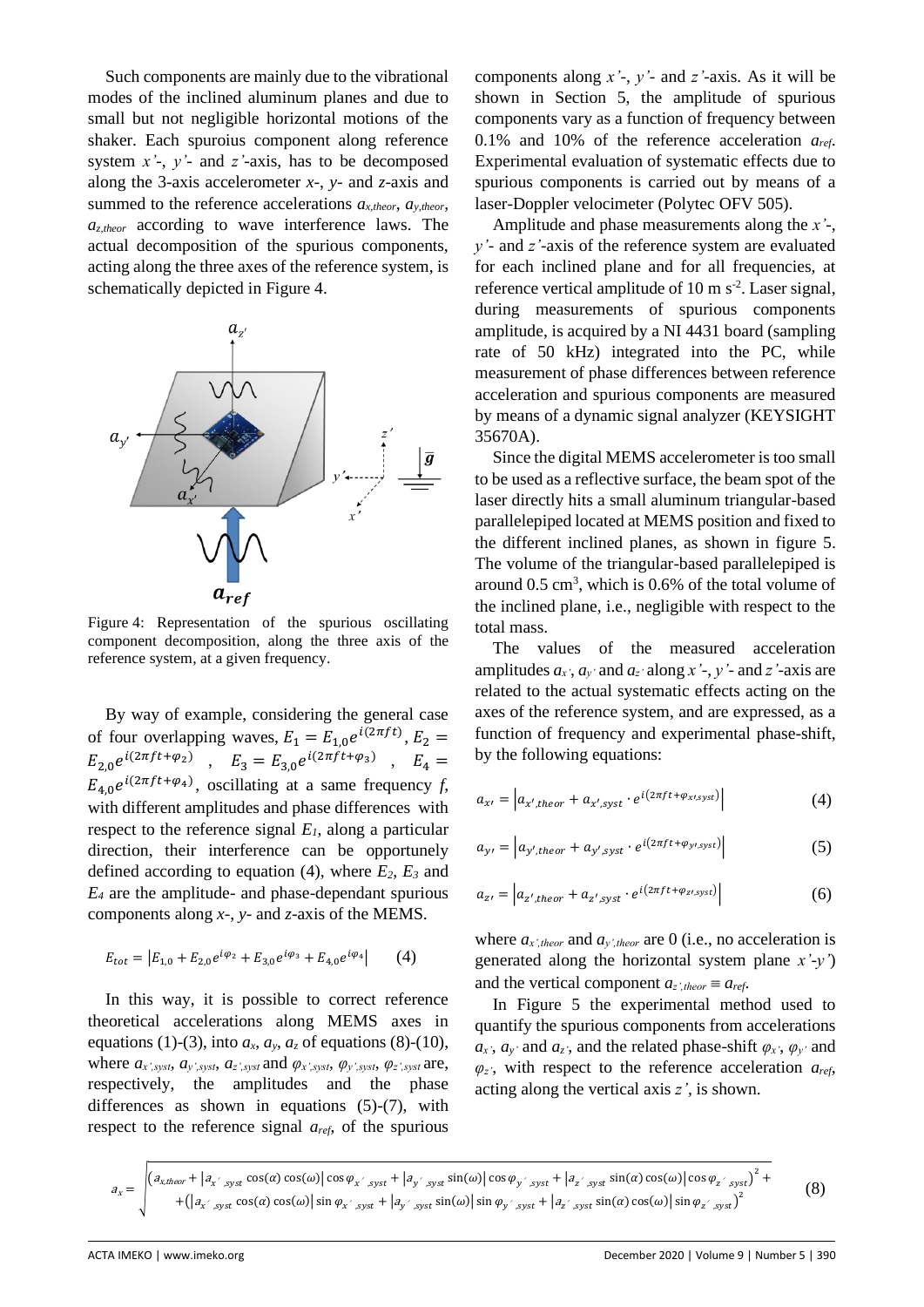$a<sub>v</sub>$  $\left(a_{\text{y,theor}} + \left| a_{\text{x}^\prime,\text{syst}} \cos(\alpha) \sin(\omega) \right| \cos \varphi_{\text{x}^\prime,\text{syst}} + \left| a_{\text{y}^\prime,\text{syst}} \cos(\omega) \right| \cos \varphi_{\text{y}^\prime,\text{syst}} + \left| a_{\text{z}^\prime,\text{syst}} \sin(\alpha) \sin(\omega) \right| \cos \varphi_{\text{z}^\prime,\text{syst}} \right)^2$  $+(|a_{x',syst}\cos(\alpha)\sin(\omega)|\sin\varphi_{x',syst} + |a_{y',syst}\cos(\omega)|\sin\varphi_{y,syst'}| + |a_{z',syst}\sin(\alpha)\sin(\omega)|\sin\varphi_{z',syst}|^2$ (9)

$$
a_{z} = \sqrt{\frac{(a_{z,theor} + |a_{x',syst} \sin(\alpha)|\cos\varphi_{x',syst} + |a_{z',syst} \cos(\alpha)|\cos\varphi_{z',syst})^{2} + \sqrt{(|a_{x',syst} \sin(\alpha)|\sin\varphi_{x',syst} + |a_{z',syst} \cos(\alpha)|\sin\varphi_{z',syst})^{2}}}
$$
(10)

Figure 5: The laser beam hitting the aluminum triangularbased parallelepiped located at the MEMS position.

#### **5. EXPERIMENTAL RESULTS**

In the graphs of Figures  $6 - 9$ , the values of the amplitudes of  $a_x$ ,  $a_y$  and  $a_z$ , are normalized with respect to the reference acceleration *aref* amplitude. Mesurement are performed from 5 Hz and 3 kHz.



Figure 6: Normalized accelerations along *x'-*, *y'-* and *z'* axis at 15° of tilt angle.



Figure 7: Normalized accelerations along *x'-*, *y'-* and *z'* axis at 35° of tilt angle.



Figure 8: Normalized accelerations along *x'-*, *y'-* and *z'* axis at 55° of tilt angle.



Figure 9: Normalized accelerations along *x'-*, *y'-* and *z'* axis at 75° of tilt angle.

The experimental values of the spurious components amplitude of accelerations  $a_x$ <sup>'</sup>,  $a_y$ <sup>'</sup> and  $a_z$ ', along the axes of the system, are combined in order to calculate the values of systematic effects due to the acceleration amplitudes *ax',syst*, *ay',syst* and *az',syst*, along the MEMS sensitivity axes.

In the graphs of the Figures  $10 - 13$ , the experimental values of phase-shift  $\varphi_x$ <sup>*,*</sup>,  $\varphi_y$ <sup>*'*</sup> and  $\varphi_z$ <sup>*'*</sup>, with respect to the reference acceleration *aref*, acting along the vertical axis *z'*, are shown. In this case the values of phase-shift allow to evaluate the phase differences, with respect to the reference signal *aref*, in terms of  $\varphi_{x',syst}, \varphi_{y',syst}$  and  $\varphi_{z',syst}$ . Since  $\varphi_{z',syst}$  is close to 0° in every configuration, it is not shown in the graphs.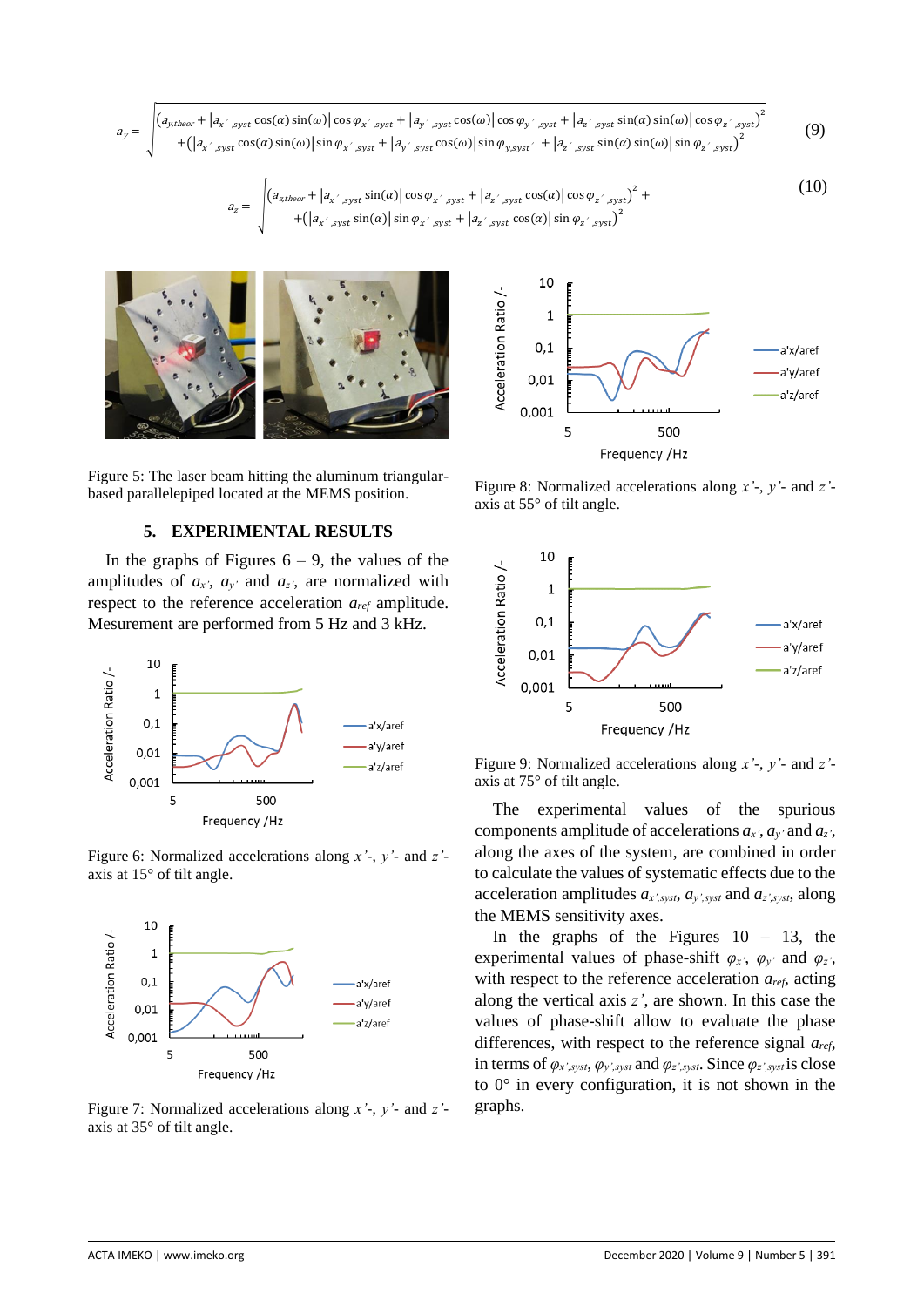

Figure 10: Phase-shifts on the *x'-y'* horizontal plane, with respect to the vertical axis *z'*, at 15° of tilt angle.



Figure 11: Phase-shifts on the *x'-y'* horizontal plane, with respect to the vertical axis *z'*, at 35° of tilt angle.



Figure 12: Phase-shifts on the *x'-y'* horizontal plane, with respect to the vertical axis *z'*, at 55° of tilt angle.



Figure 13: Phase-shifts on the *x'-y'* horizontal plane, with respect to the vertical axis *z'*, at 75° of tilt angle.

Once quantified the acceleration amplitudes *ax'*,  $a_v$  and  $a_z$ <sup>*z*</sup>, and the values of the phase-shift  $\varphi_x$ <sup>*,*</sup>,  $\varphi_v$ <sup>*'*</sup> and  $\varphi$ <sub>z</sub>', the reference theoretical accelerations along MEMS axes in equations (1)-(3), can be opportunely expressed into  $a_x$ ,  $a_y$ ,  $a_z$  of equations (8)-(10), by taking into account the systematic effects due to the vibrational modes of the inclined planes and to horizontal motions of the shaker. In particular, it can be observed an increasing of acceleration amplitudes, as a function of frequency, along the horizontal axes *x'*, *y'* and also along vertical axis *z'*, this last mainly due to resonant modes. Moreover, the lateral motions of the shaker, occurring around 80 Hz, are presumably the cause of the large phase-shifts observed at low frequencies, as depicted in Figure 10 – 13; these motions are independent from the resonant modes of the inclined planes, but they are affecting in any case, the whole behavior of the inclined plane, in terms of amplitude and phase differences. On the other hand, the analysis of the systematic effects, is an aggregation of both shaker spurious motions and resonant modes.

Standard uncertainties associated to the amplitude of the spurious components,  $u(a_{x',syst})$ ,  $u(a_{y',syst})$ ,  $u(a_{z, syst})$ , are considered as type B uncertainty contributions with an average error of  $\pm 0.0025$  m s<sup>-2</sup>, from three repeated measurements, and a uniform rectangular distribution. Standard uncertainties associated to the phase difference due to the spurious components,  $u(\varphi_{x',syst})$ ,  $u(\varphi_{y',syst})$ ,  $u(\varphi_{z',syst})$ , are considered as type A uncertainty contributions with a maximum standard deviation of 2° from five repeated measurements, as shown in [14].

This correction allows to univocally define the actual projection of the reference acceleration *aref* on the three axes, thus the "standard" calibration can be achieved, by comparison to the reference transducer within the stroke of the shaker and it can be finally related to the primary Standard, as declared.

#### **6. SUMMARY**

In this paper is presented a technical insight on the calibration system, recently realized at INRIM, suitable for the calibration of 3-axis accelerometers in frequency domain. The procedure, allows to simultaneously evaluate the main and transverse sensitivities on three axes by means of a single-axis vibration excitation of inclined planes. The mechanical calibration system, composed of the shaker and the inclined planes, is characterized in order to take into account systematic effects occuring during dynamical excitation. The evaluation of systematic effects, due to the vibrational modes of the inclined aluminum planes and due to small but not negligible horizontal motions of the shaker, are carried out from 5 Hz up to 3 kHz at an amplitude of 10 m s<sup>-2</sup>. The amplitudes of the acceleration spurious components  $a_x$ <sup>*,*</sup>,  $a_y$ <sup>*'*</sup> and  $a_z$ <sup>*'*</sup>, and the values of the phase-shift  $\varphi_x$ ,  $\varphi_y$  and  $\varphi_z$ , with respect to the reference acceleration *aref*, acting along the vertical axis *z'*, are accurately measured by means of a Laser-Doppler vibrometer. This correction allows to